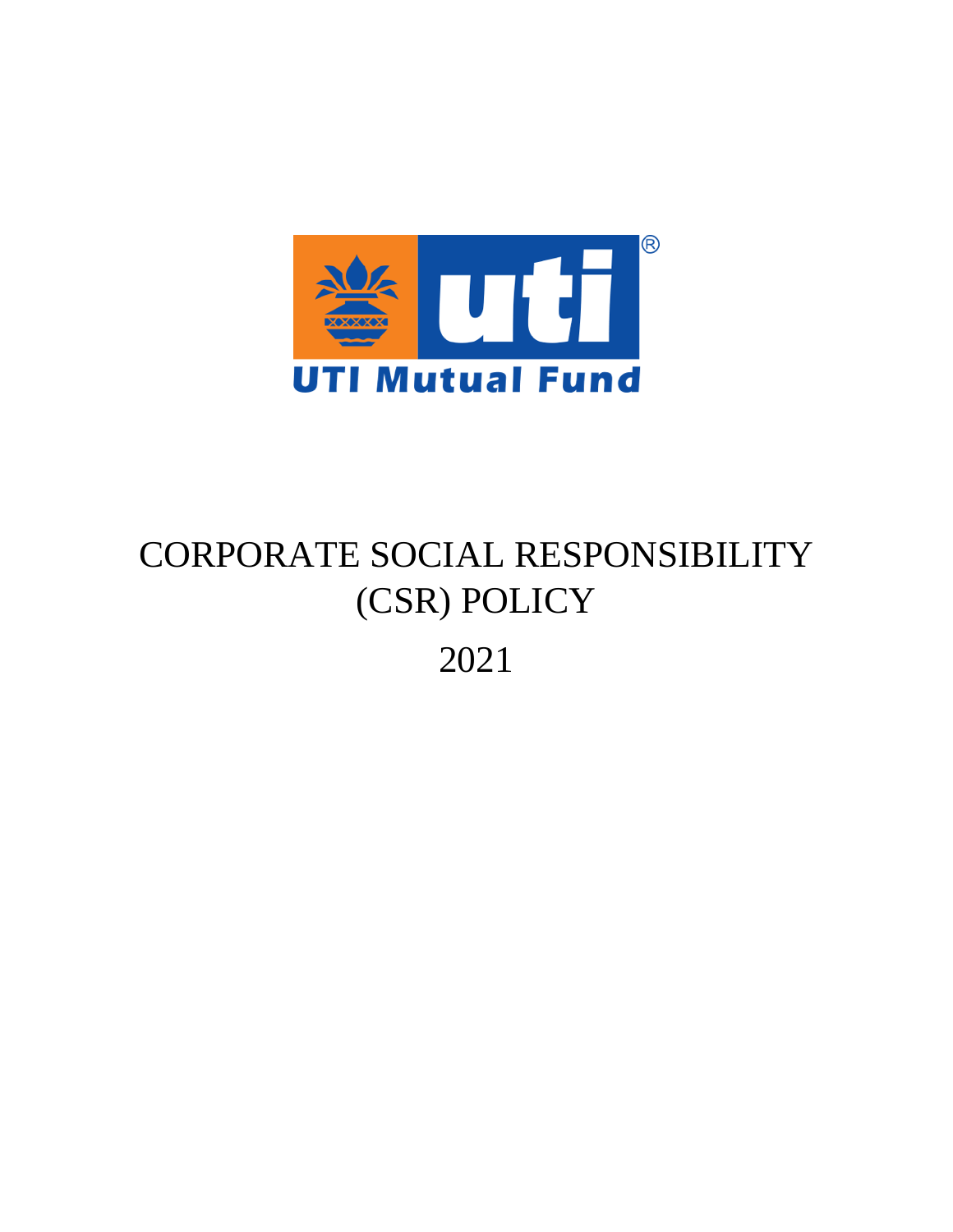

# **PREFACE**

The Board of Directors ("Board") of UTI Asset Management Company Limited ("UTI AMC/ the Company") at their meeting held on 23rd October, 2013 constituted the Corporate Social Responsibility ("CSR") Committee and amended the existing CSR Policy of the Company in accordance with the provisions of the Companies Act, 2013 ("the Act").

In accordance with the vision of the Company, its CSR Initiatives will supplement its contribution in environment protection, development of healthy and enlightened citizens, social upliftment and sustainable community development through its service, conduct  $\&$  social initiatives.

The CSR Policy of the Company sets out –

- (a) approach and direction given by the Board of the Company for its CSR Activities, after taking into account the recommendations of the CSR Committee, and
- (b) guiding principles for selection, implementation and monitoring of CSR activities as well as formulation of CSR annual action plan.

#### **1. INTRODUCTION:**

- 1.1. Business corporations constantly strive to maximize shareholders wealth. However, there is a shift in the shareholders mindset led by social expectations is causing business leaders to revise their business strategy by taking into account the economic impacts, social impacts and environmental impacts.
- 1.2. The Company gives utmost importance to CSR initiatives in order to operate in an economically, socially and environmentally sustainable manner, while recognizing the interests of its stakeholders.
- 1.3. The Company is committed in ensuring that its business is conducted according to rigorous ethical, professional and legal standards. The Company recognizes that its business activities have direct and indirect impact on the society. The Company strives to integrate its business values and operations in an ethical and transparent manner to demonstrate its commitment to sustainable development and to meet the interests of its stakeholders. The responsibility for its performance to this policy rests with all employees throughout the Company.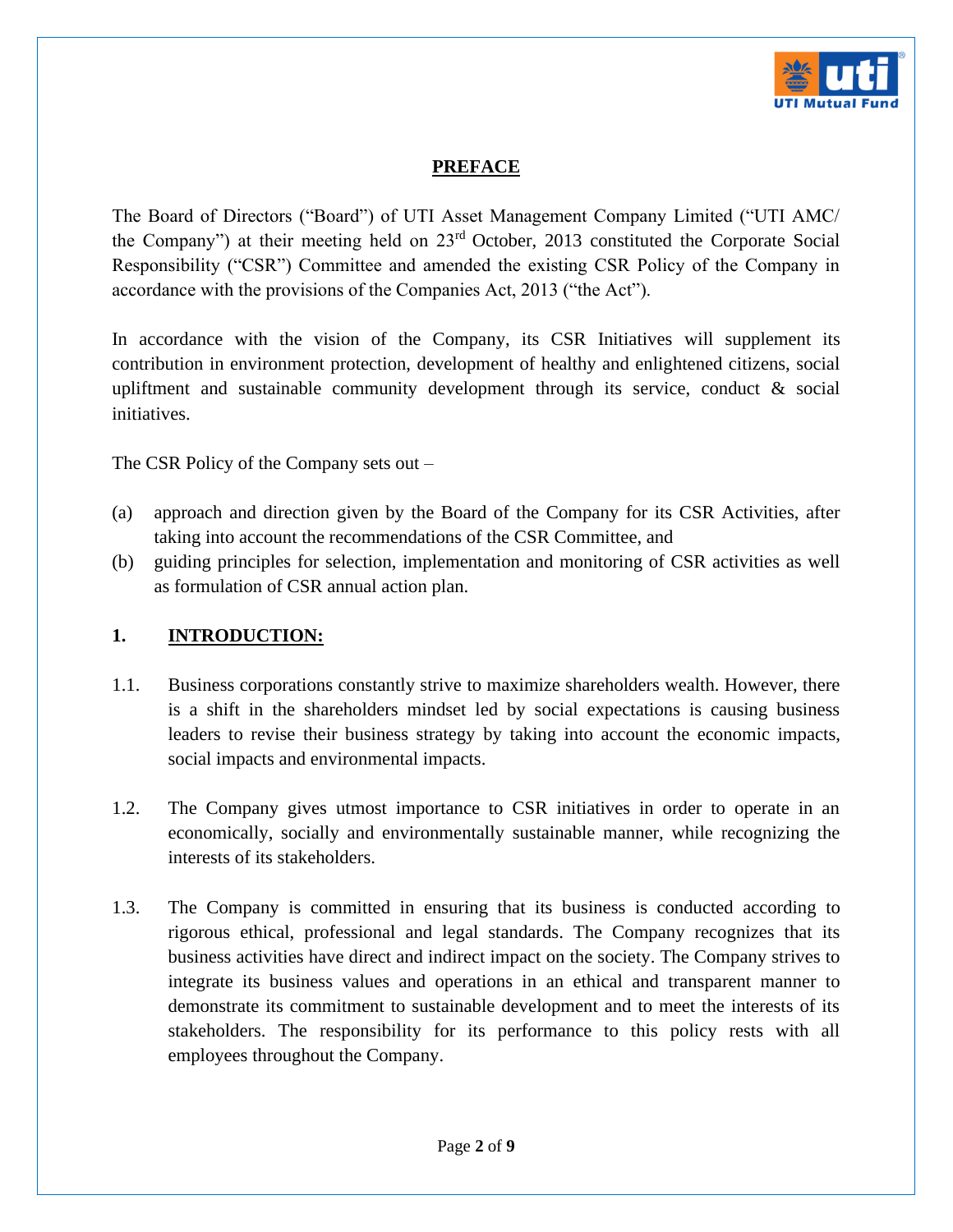

### **2. CSR FRAMEWORK:**

- 2.1. The Company believes in the philosophy of compassionate care, generosity and compassion, characterized by a willingness to build a society that works for everyone.
- 2.2. The Company shall undertake CSR activities/projects that adopt Human Development as an approach in their programme design, implementation and evaluation. The projects shall recognize the multidimensionality of development activities and promote wellbeing of the underserved and underprivileged communities in any part of India.
- 2.3. The Company shall undertake CSR in a program mode, wherein projects shall be accommodated under the three broad programs – Education, Health and Rural Development.
- 2.4. The CSR projects of the Company shall seek to incorporate a wide range of activities and sectoral best practices, so as to capture the interrelations and interdependence of the domain areas enumerated in Schedule VII of the Act or circular(s)/notification(s) (including any amendments therein, from time to time).
- 2.5. The CSR programs shall seek to align with the development priority areas, periodically identified by the Government of India and involve efforts towards achievement of the Sustainable Development Goals, being the Country's commitment.

# **3. CSR OPERATIONAL FRAMEWORK:**

- 3.1. The CSR activities of the Company shall be enumerated in the CSR Annual Action Plan formulated by the CSR Committee and approved by the Board.
- 3.2. While selecting any activity / project under CSR initiatives, it must be ensured that the benefits reach the underserved and underprivileged communities.
- 3.3. The CSR projects should align with the Company's CSR approach and programmatic focus. Each of these projects shall clearly specify:
	- i. Rationale for undertaking the project;
	- ii. Requirements relating to baseline survey, needs assessment;
	- iii. Activities to be undertaken;
	- iv. The project Theory of Change (*Theory of Change ('ToC') is a methodology for planning and evaluation, and is a model that explains the process of how a particular intervention leads to intended results and ultimately contributes to*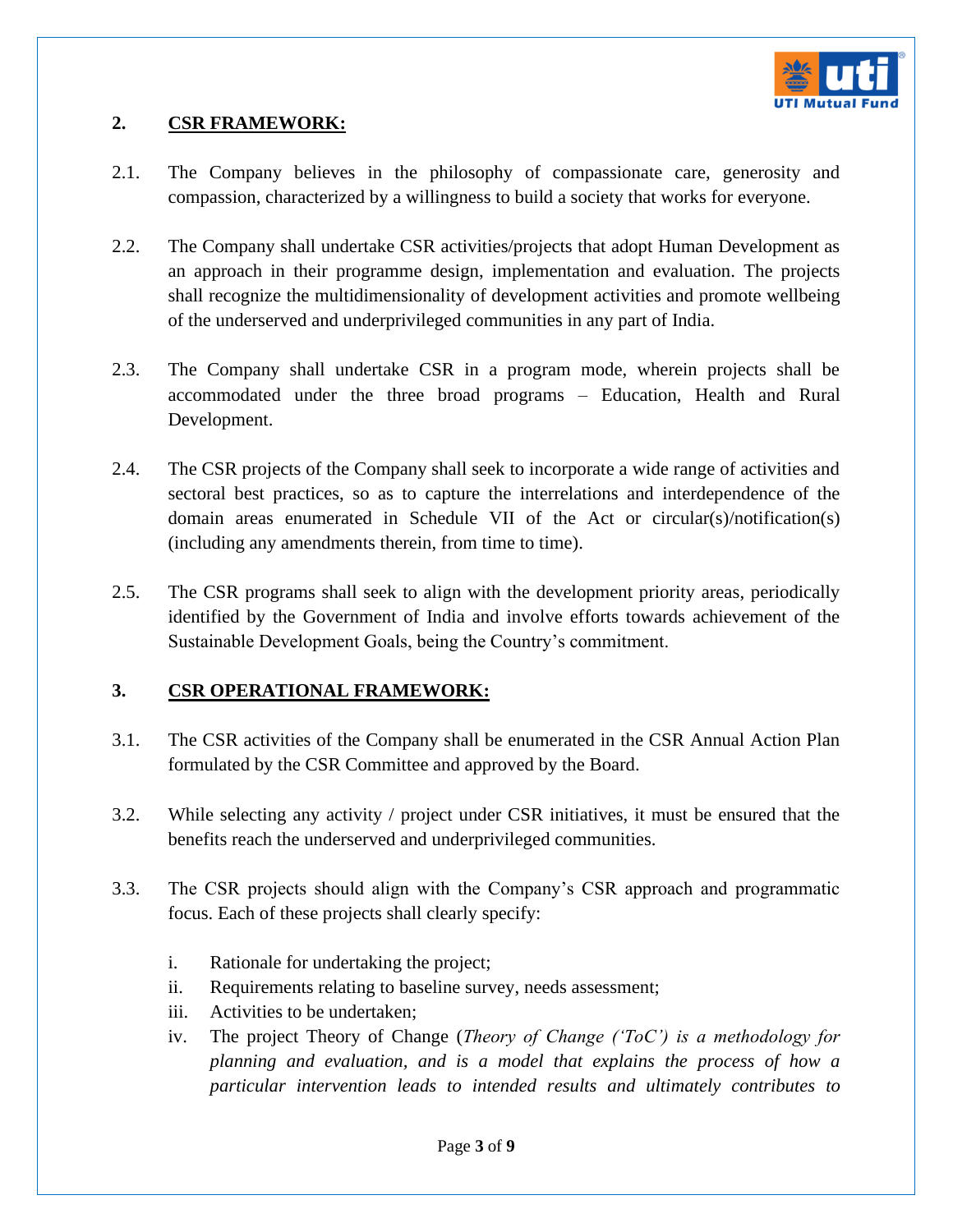

*intended impacts. Within the evaluation context, a theory of change provides a framework for defining and measuring results.*);

- v. Budgets allocated;
- vi. Time-lines prescribed;
- vii. Responsibilities and authorities defined;
- viii. Major results expected; and
- ix. Plan for end project evaluation.
- 3.4. The Company may undertake multi-year projects based on reasonable justifications, availability of time lines at the outset and other relevant factors.
- 3.5. While undertaking CSR activities, the following activities should not be considered under CSR:
	- i. activities undertaken in pursuance of normal course of business of the Company;
	- ii. any activity undertaken by the Company outside India except for training of Indian sports personnel representing any State or Union territory at national level or India at international level;
	- iii. contribution of any amount directly or indirectly to any political party under Section 182 of the Act;
	- iv. activities benefitting employees of the Company as defined in Clause (k) of Section 2 of the Code on Wages, 2019 (29 of 2019);
	- v. activities supported by companies on sponsorship basis for deriving marketing benefits for its products or services;
	- vi. activities carried out for fulfilment of any other statutory obligations under any law in force in India.
- 3.6. Activities undertaken may be implemented directly by the Company or through specialized agencies. Such specialized agencies and projects shall be supported after ascertaining the credibility of the agency, fulfilment of requirements as prescribed in the Rules and its track record in implementing similar projects. The entity shall generally have a consistent track record of minimum three years in implementing such projects.

Such specialized agencies shall be registered with the Ministry of Corporate Affairs and could include:-

i. a company established under section 8 of the Act, or a registered public trust or a registered society, registered under section 12A and 80 G of the Income Tax Act, 1961 (43 of 1961),established by the Company, either singly or along with any other company; or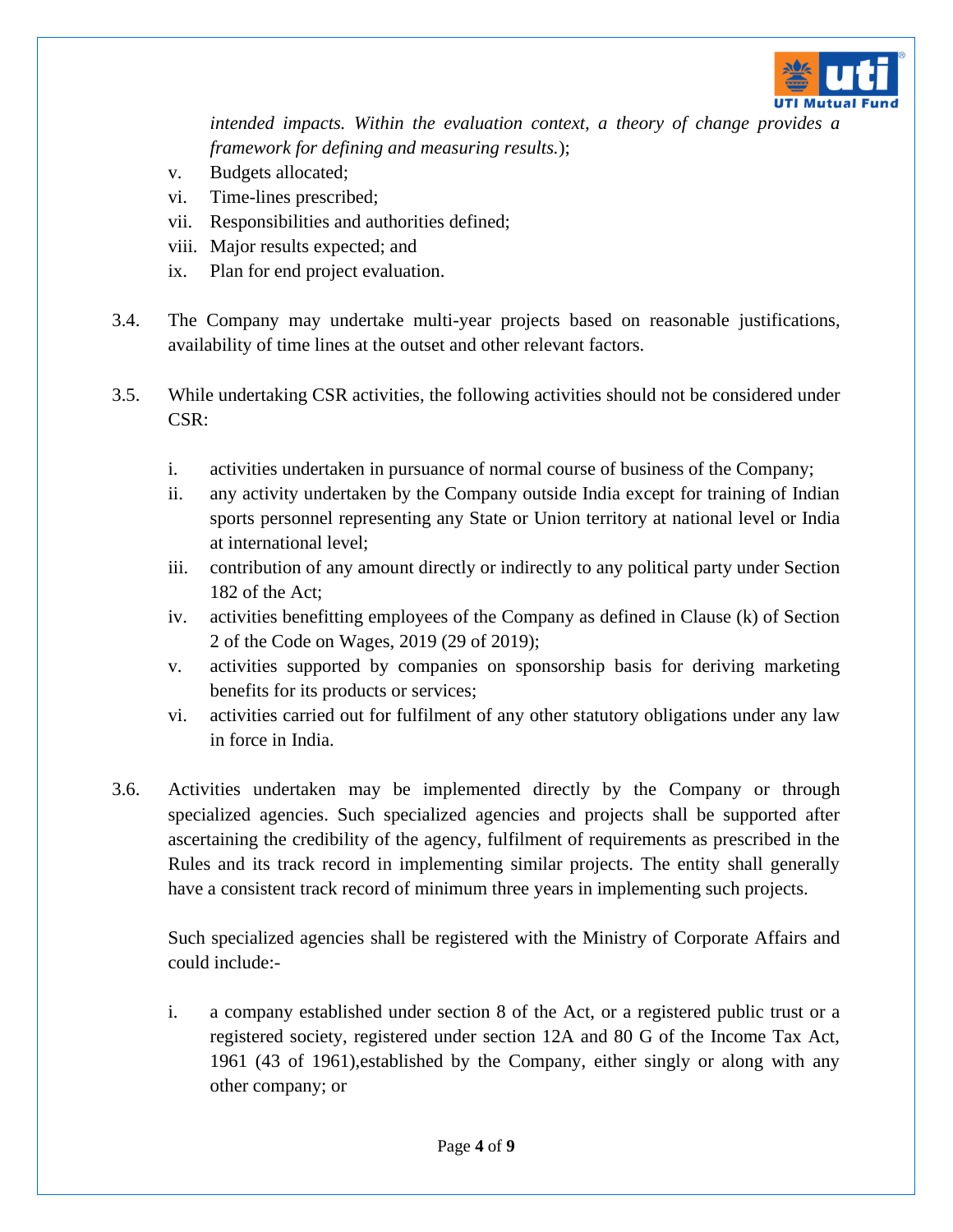

- ii. a company established under section 8 of the Act or a registered trust or a registered society, established by the Central Government or State Government; or
- iii. any entity established under an Act of Parliament or a State legislature; or
- iv. a company established under section 8 of the Act, or a registered public trust or a registered society, registered under section 12A and 80G of the Income Tax Act, 1961, and having an established track record of at least three years in undertaking similar activities.
- 3.7. CSR initiatives of the Company shall consider the following parameters for identification and selection of schemes/projects:
	- i. Alignment with the CSR law and the amendments;
	- ii. Alignment with the Company's CSR Policy including the CSR approach, thematic focus;
	- iii. The amount of investment;
	- iv. Availability of project information including time-frame and periodic milestones;
	- v. Project Review by the Tata Institute of Social Sciences;
	- vi. Findings from Evaluation/Impact Assessment reports in case of ongoing/long term projects;
	- vii. CSR activities shall help in building a positive image of the Company in the public perception, generate community goodwill, create social impact and visibility;
- 3.8. The Company may collaborate with other companies for undertaking the CSR projects / programmes subject to fulfilment of separate reporting requirements as prescribed in the Rules.
- 3.9. Initiatives of the district administration, local administration, state governments as well as central government, departments agencies, self-help groups, etc. may be followed wherever deemed fit.
- 3.10. Implementation of CSR may be ensured through a Memorandum of Understanding ("MOU") or agreement with the concerned agencies.
- 3.11. Funds may be disbursed either in tranches or as one-time payment. The terms, conditions and timing of disbursement would be conditional upon the nature and requirement of the CSR project.
- 3.12. Annual monitoring plan including on-site visit by UTI AMC representatives or third party representatives deputed by UTI AMC shall be included in the Annual Action Plan.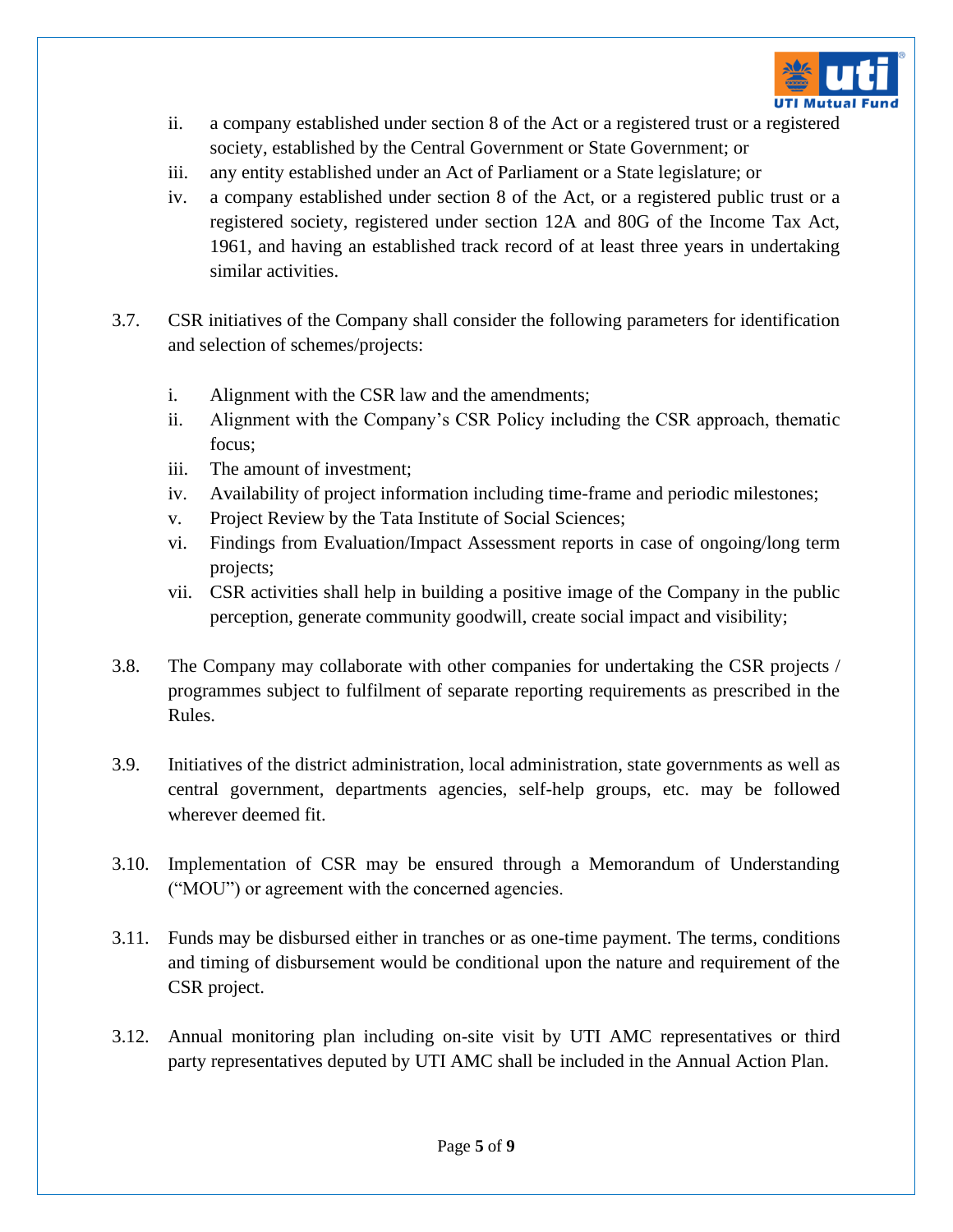

- 3.13. The Company shall monitor the implementation of projects and ensure that the funds are utilized for the purpose and in the manner it was approved. The Company shall also monitor ongoing projects and ensure the implementation of the project with reference to the approved timelines and year-wise allocation. The Board may, based on the recommendation of CSR Committee, make necessary modification(s), if any, for smooth implementation of the project within the overall permissible time period.
- 3.14. The Company may engage a neutral third party (which may or may not be international organizations) for designing, monitoring and evaluation of the CSR projects as well as for capacity building of the implementing agencies or its own personnel for CSR, periodically to ensure effective CSR implementation.
- 3.15. The Company shall undertake Impact Assessment of CSR projects via neutral third party in accordance with the provisions of the Act and Rules made thereunder.
- 3.16. The Company shall generate awareness among its staff about its CSR activities. The Company may schedule training and re-orientation programs for those involved with the undertaking of CSR activities.

## **4. ROLES AND RESPONSIBILITIES OF BOARD:**

- 4.1. The Board is the governing body that will define the scope of CSR activities for the Company, taking into account the recommendations of the CSR Committee.
- 4.2. The Board shall, after taking into account the recommendations of the CSR Committee, approve the Annual Action Plan. The Board may alter Annual Action Plan at any time during the financial year, as per the recommendation of the CSR Committee, based on the reasonable justification to that effect.
- 4.3. The Board may approve to adjust any excess amount spent on CSR Activities, up to immediate succeeding three financial years, against the CSR Expenditure provided that such excess amount shall not include any surplus arising out of the CSR activities.
- 4.4. The Board shall discuss and review the implementation of the CSR activities in its meetings, at least twice a year.

# **5. TERMS OF REFERENCE OF CSR COMMITTEE:**

5.1. The CSR Committee shall comprise of three or more Directors including at least one Independent Director.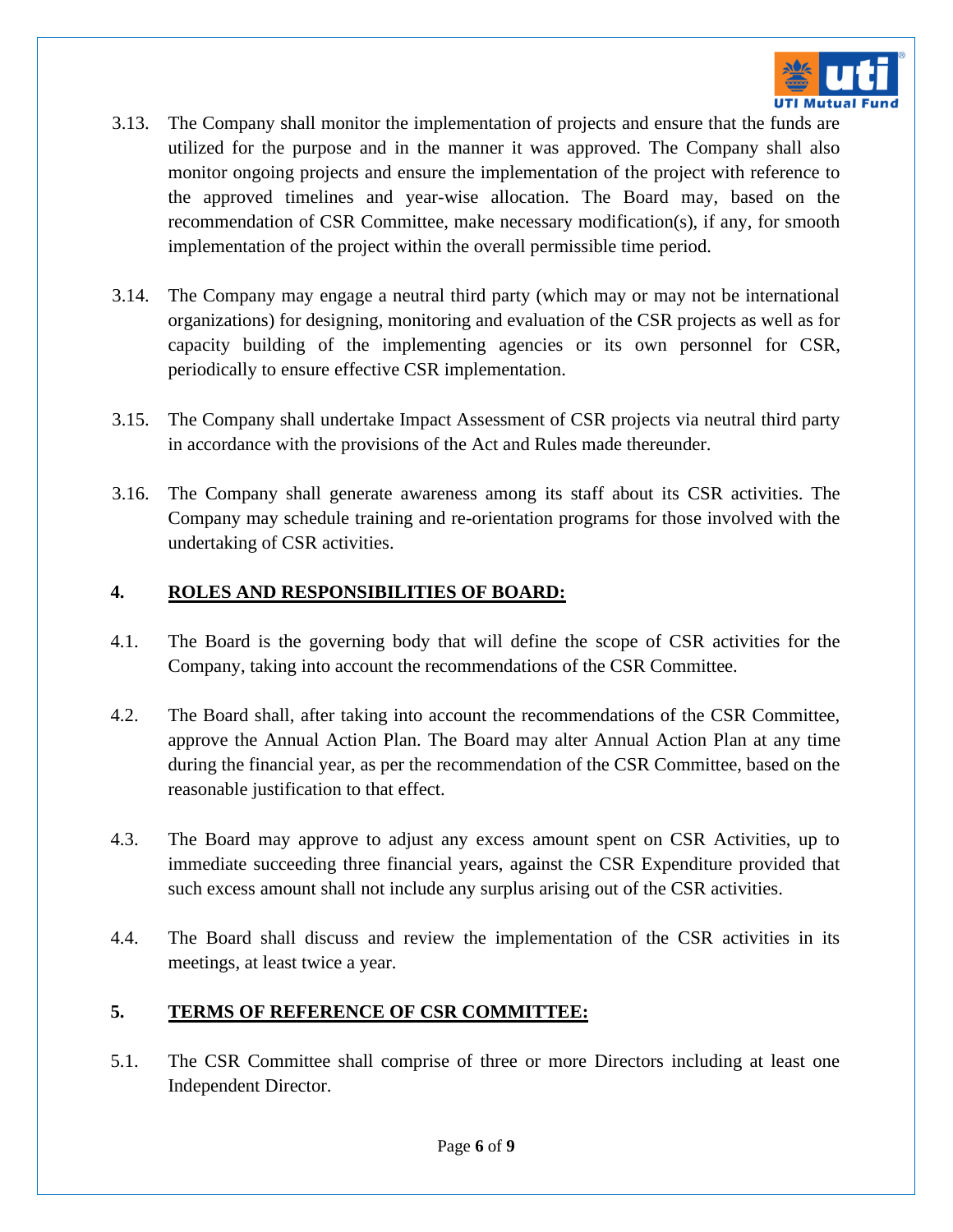

#### 5.2. The Terms of Reference of CSR Committee shall include:

- i. Formulate and recommend to the Board, a CSR Policy;
- ii. Monitor and Review CSR Policy and recommend to the Board, any amendments therein;
- iii. Recommend the amount of expenditure to be incurred on the CSR projects;
- iv. Formulate and recommend to the Board, an Annual Action Plan, which shall include the following, namely:-
	- (a) the list of CSR projects or programmes that are approved to be undertaken in areas or subjects specified in Schedule VII of the Act;
	- (b) the manner of execution of such projects or programmes as specified in Act or Rules;
	- (c) the modalities of utilization of funds and implementation schedules for the projects or programmes;
	- (d) monitoring and reporting mechanism for the projects or programmes; and
	- (e) details of need and Impact Assessment, if any, for the projects undertaken by the Company.
- v. To perform such other functions or responsibilities and exercise such other powers as may be conferred upon the Committee in terms of the provisions of Section 135 of the Act and Rules made thereunder.

#### **6. CSR EXPENDITURE:**

- 6.1. All expenditure including contribution to corpus, for projects relating to CSR activities approved by the Board based on the recommendation of the CSR Committee shall be considered as CSR expenditure, but shall not include any expenditure on an item not in conformity or not in line with activities, in areas or subject, which fall within the purview of the Schedule VII of the Act.
- 6.2. The Company shall ensure that any surplus arising out of CSR projects, programs or activities shall not form part of the business profit of the Company and shall be dealt with, in accordance with the relevant provisions of Act or Rules.
- 6.3. The Company shall ensure that administrative overheads shall not exceed 5% of the total CSR budget of the Company for the financial year.
- 6.4. The amount to be spent on CSR activities, every year, shall be calculated in accordance with the provisions of the Act and Rules made thereunder.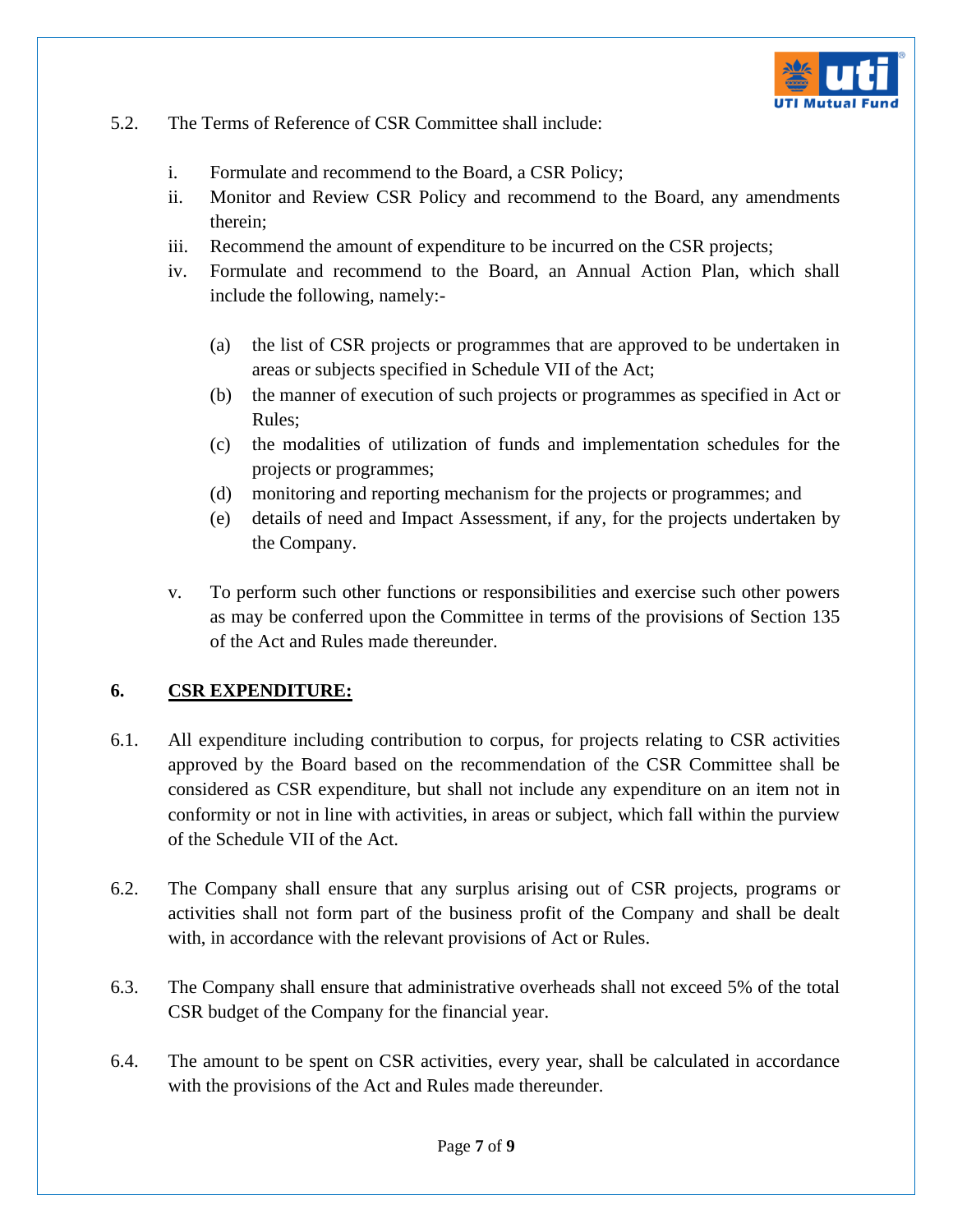

## **7. DISCLOSURE:**

- 7.1. The composition of the CSR Committee, CSR Policy and projects approved by the Board shall be displayed on the Company's website.
- 7.2. The Annual Report on CSR Activities, forming part of Board's Report, shall include the following:
	- i. Brief outline on CSR Policy;
	- ii. Composition of CSR Committee *inter-alia,*including attendance of directors in Committee meeting;
	- iii. Web-link of website where Composition of CSR Committee, CSR policy and projects are disclosed;
	- iv. Details of Impact Assessment report of CSR projects;
	- v. Details of amount available for set off and amount required for set-off for the financial year;
	- vi. Average net profit as per the Act& prescribed CSR expenditure;
	- vii. Surplus arising out of CSR projects of the previous financial years;
	- viii. Amount required to be set-off for the financial year;
	- ix. Details of total amount spent or unspent for the financial year along with name of the fund in which amount has been transferred;
	- x. Details of CSR amount spent against ongoing projects and other than ongoing projects for the financial year;
	- xi. Amount spent in Administrative Overheads and Impact Assessment;
	- xii. Details of excess amount for set-off, if any;
	- xiii. Details of unspent CSR amount for preceding three financial years;
	- xiv. Details of CSR amount spent in financial year for ongoing projects of the preceding financial year(s);
	- xv. Details of capital asset created or acquired through CSR spent in a financial year (asset-wise);
	- xvi. Reason if the company has failed to spend 2% of the average net profit

# **8. REVIEW OF POLICY:**

The CSR Committee shall review the Policy on Corporate Social Responsibility of the Company at least once in a year and recommend the necessary changes, if required to the Board for its approval.